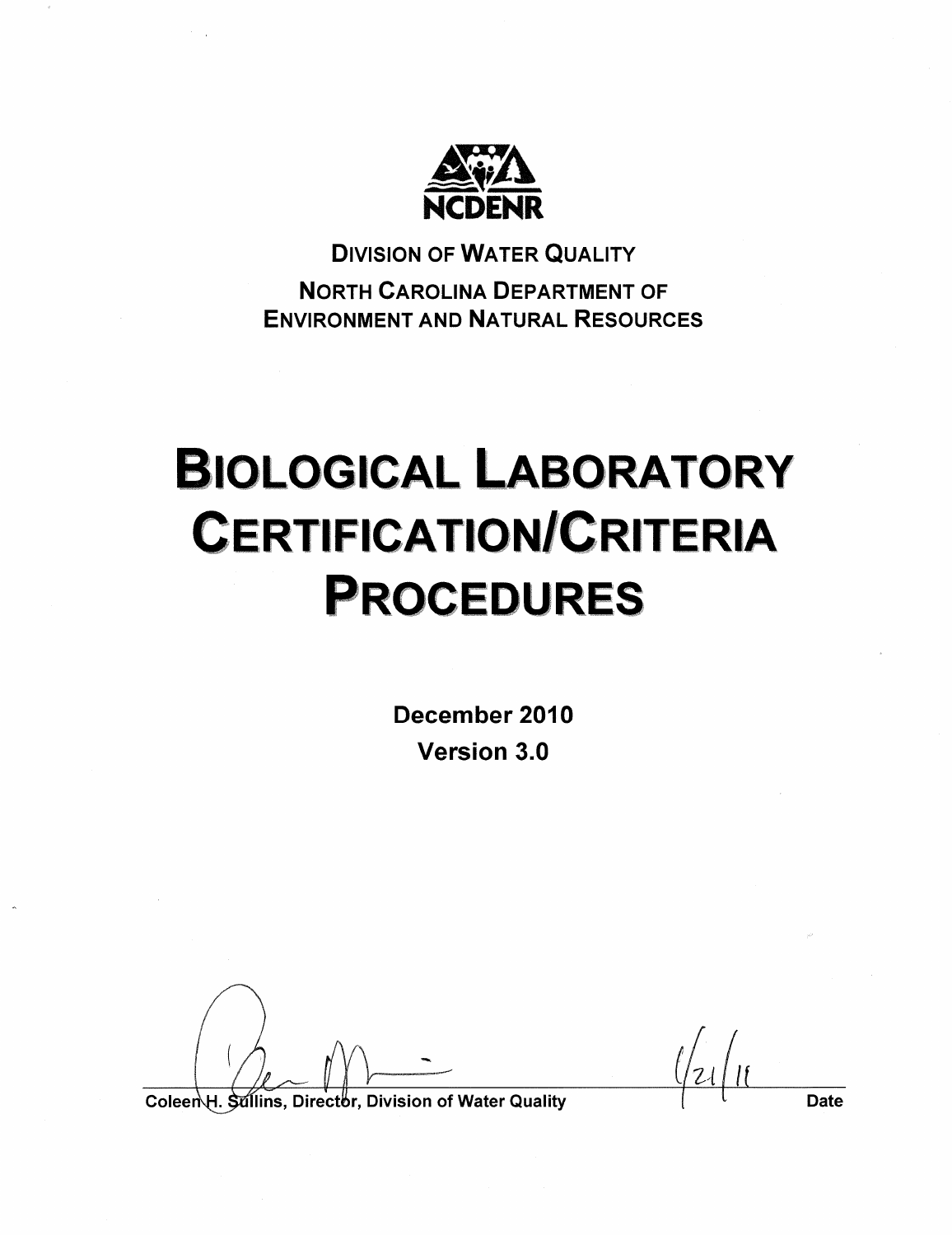# **NORTH CAROLINA DIVISION OF WATER QUALITY BIOLOGICAL LABORATORY CERTIFICATION/CRITERIA PROCEDURES DOCUMENT**

These procedures are part of the State of North Carolina's response to requirements set forth by the National Pollutant Discharge Elimination System (NPDES). This document supports the Department of Environment and Natural Resources' Administrative Code Section 15A NCAC 2H.1100. Specific laboratory facility and equipment requirements, quality assurance requirements, standard test methods/procedures, standard toxicity test reporting forms, and standard scientific reporting units pertaining to Biological Laboratory certification are described here. Procedures presented here and in subsequent versions are approved by the Director before being released to the public.

### **METHODS AND PROCEDURES**

The following documents describing NPDES test methods and procedures are recognized as standard and shall be used to measure the reporting units listed below:

- (1) "Short-term Methods for Estimating the Chronic Toxicity of Effluents and Receiving Waters to Freshwater Organisms", Fourth Edition, October 2002, EPA-821-R-02-013 or subsequent versions.
- (2) "Short‐term Methods for Estimating the Chronic Toxicity of Effluents and Receiving Waters to Marine and Estuarine Organisms", Third Edition, October 2002, EPA‐821‐R‐02‐014 or subsequent versions.
- (3) "Methods for Measuring the Acute Toxicity of Effluents to Freshwater and Marine Organisms," Fifth Edition, October 2002, EPA-821-R-02-012 or subsequent versions.
- (4) "North Carolina *Ceriodaphnia* Chronic Whole Effluent Toxicity Procedure, Version 3.0" December 1985, Revised December 2010 or subsequent versions.
- (5) "North Carolina Pass/Fail Methodology for Determining Acute Toxicity in a Single Effluent Concentration, Version 3.0" Revised December 2010**,** or subsequent versions.
- (6) "North Carolina Phase II Chronic Whole Effluent Toxicity Test Procedure, Version 3.0" July 1991, Revised December 2010, or subsequent versions.
- (7) Any other toxicological monitoring methods approved by the Director under 15 NCAC 02H.1100 or any additional methods approved and published by the Environmental Protection Agency.
- (8) "Standard Operating Procedures Biological Monitoring Environmental Sciences Branch Biological Assessment Unit," January 1997, Revised July 2007 or subsequent versions.
- (9) Any biological field survey analyses which either quantify or enumerate resident aquatic populations and used to evaluate attainment of Water Quality Standards as defined in 15 NCAC 2B.0211 or 15 NCAC 2B.0220.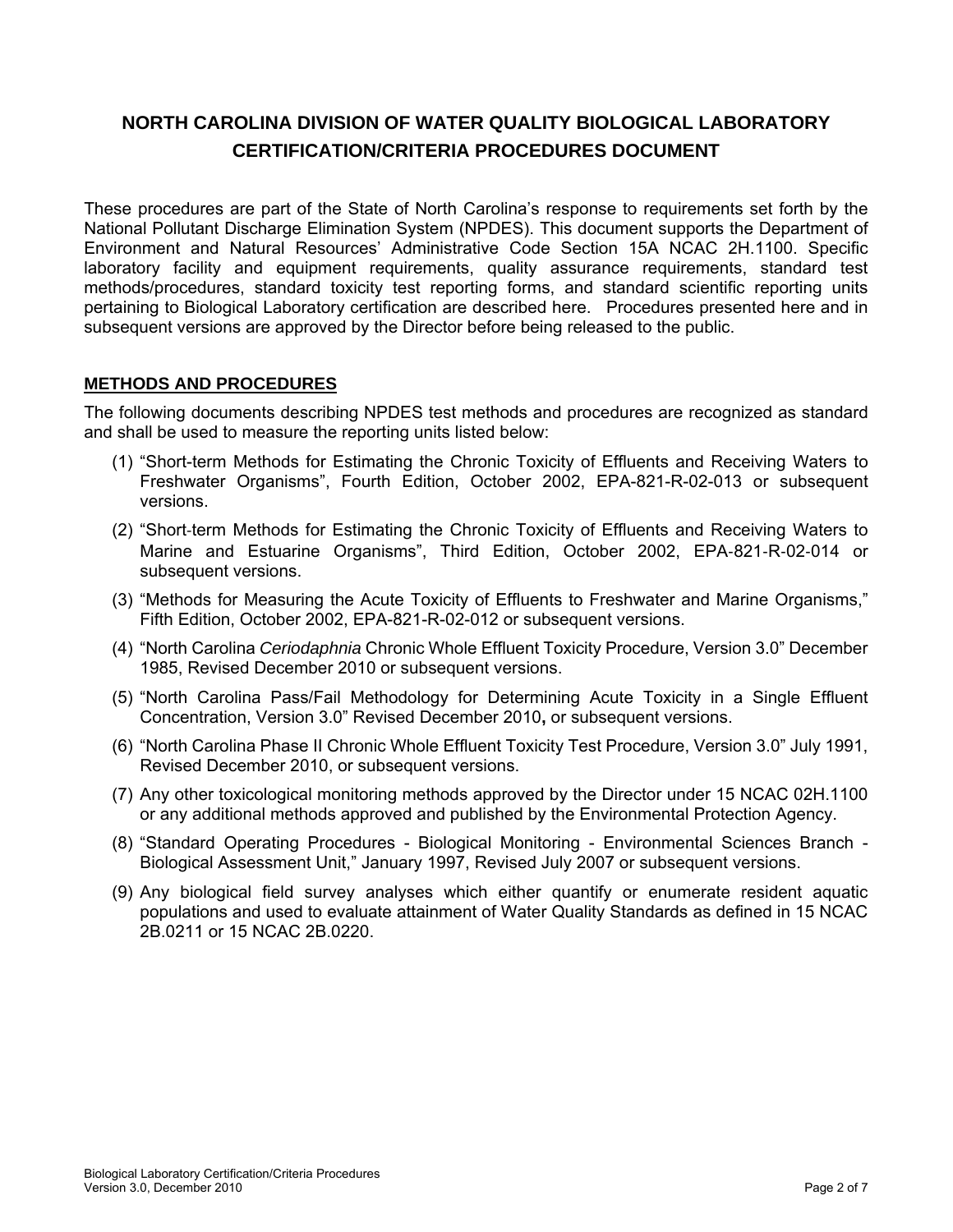#### **LABORATORY FACILITY AND EQUIPMENT REQUIREMENTS**

Laboratory facilities and equipment considered as minimum laboratory resources are as follows:

#### **(1) Aquatic Toxicology Laboratory**

- (a) A minimum of 200 square feet of laboratory space.
- (b) A minimum of 20 linear feet of laboratory bench space.
- (c) A drained sink with hot and cold running water.
- (d) Adequate control of culture environment (i.e. lighting, cooling and heating) to maintain appropriate organism requirements.
- (e) A refrigerator of adequate size which will maintain sample temperatures between 0.0°C and 6.0°C.
- (f) Current copies of the procedures documents written by EPA and North Carolina's Division of Water Quality (see Methods section for references).
- (g) Glassware, chemicals, supplies and equipment to perform any procedures included in requested certification.
- (h) Instrumentation capable of measuring dissolved oxygen, pH, temperature, conductivity, and salinity (for saltwater tests) directly from test vessels of any procedure included in certification application. Equivalent surrogate vessels may be utilized for physical measurements if injury to test organisms may result.
- (i) Instrumentation or analytical capabilities to perform measurements of total residual chlorine to a level at least as low as 0.1 mg/l and total hardness to a level at least as low as 1 mg/l.
- (j) A dissecting microscope and a compound microscope for those laboratories maintaining either of the categories of Acute Toxicity Testing/Invertebrate or Chronic Toxicity Testing/Invertebrate. The compound microscope must have a minimum magnification of 400x and a maximum magnification of ≥1000x.
- (k) A balance capable of accurately weighing 0.0001 g and Class "S" or equivalent reference weights. A balance capable of accurately weighing fish larvae to 0.00001 g for those laboratories maintaining certification for the category Chronic Toxicity Testing/Vertebrate.
- (l) Viable reproducing laboratory cultures of any test organisms included in the certification application. Use of test organisms for regulatory purposes not maintained as a viable laboratory culture may be accepted on a case-by-case basis upon receipt of written permission from the Aquatic Toxicology Unit.
- (m) Appropriate dilution water for use in whole effluent toxicity testing with chemical characteristics such that the pH is between 6.5 and 8.5 S.U. and total hardness as calcium carbonate is between 30 and 50 ppm. Should receiving waters have characteristics outside of stated ranges then alternate pH and hardness ranges may be accepted upon demonstration that the alternate ranges are better suited to testing objectives and quality assurance standards have been met.
- (n) Appropriate Chain-of-Custody documentation forms and seals.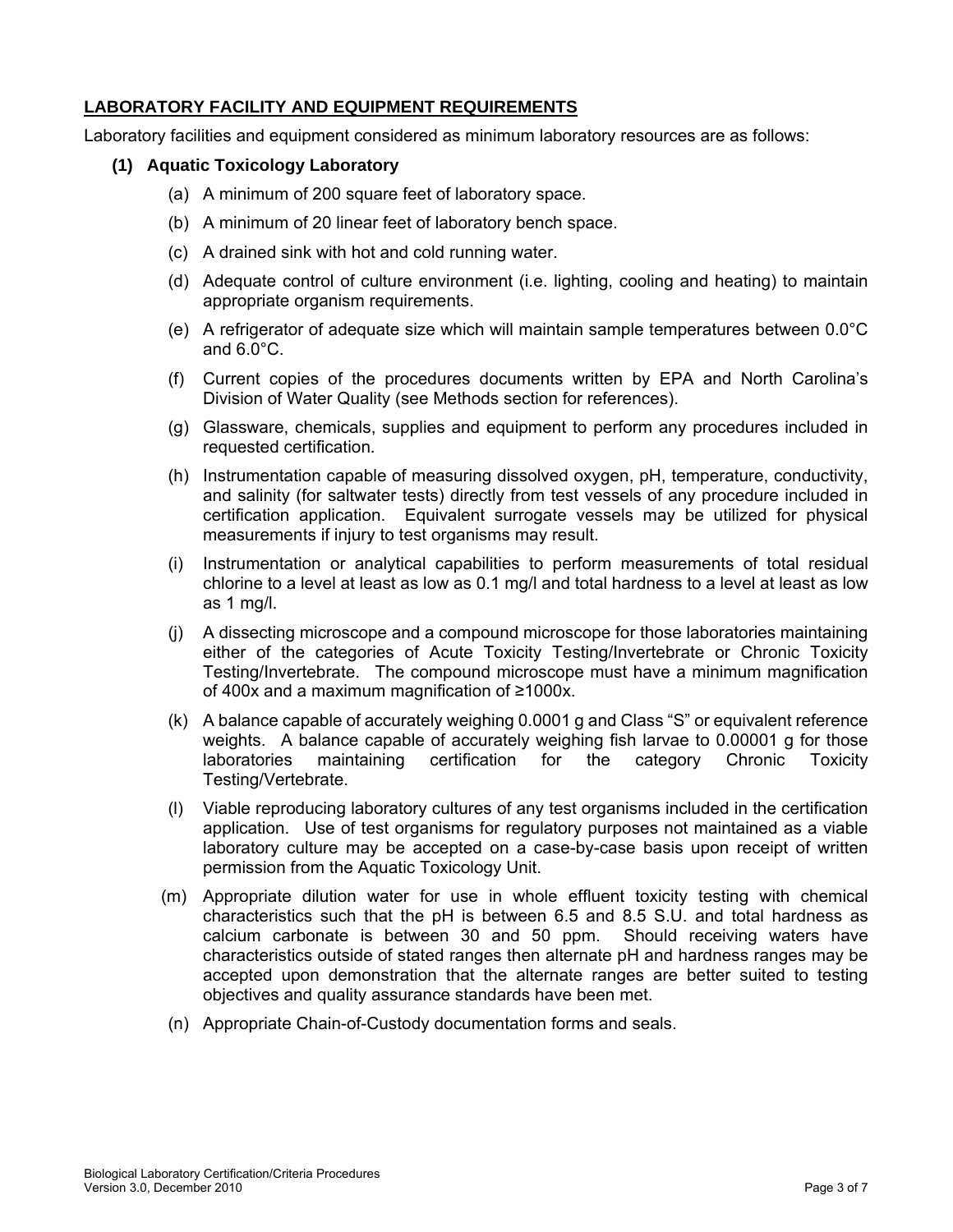#### **(2) Aquatic Population Survey and Analysis Laboratory**

- (a) A minimum of 150 square feet of laboratory space.
- (b) A minimum of 8 linear feet of laboratory bench space.
- (c) Binocular dissecting microscopes and compound microscopes suitable for survey type.
- (d) Vials, preservatives, and space to maintain representative sample collections for at least one year after collection.
- (e) Current taxonomic guides and references specified by the Division.
- (f) Appropriate chain of custody documentation, laboratory records and seals are to be available.
- (g) Sampling equipment to support collection of appropriate biological organisms.
- (h) Settling tubes and an inverted microscope with a minimum magnification of 300x for those laboratories maintaining certification for the parameter Algae.

#### **QUALITY ASSURANCE REQUIREMENTS**

Emphasis is placed on good laboratory practices and proper documentation. Additional quality assurance requirements to those found in the previously cited documents are as follows:

- (1) All instruments used in or associated with toxicity testing are to be calibrated daily or with each use and recorded in a designated notebook (i.e., automatic sampling equipment, pH meter, D.O. meter, conductivity meter, etc.)
- (2) A minimum of five valid reference toxicant tests must be performed and entered on a control chart for each organism and test type for which a lab is certified. A maximum of 20 datapoints are to be entered on the control chart.
- (3) A reference toxicant test should be performed every two weeks for each organism used in acute whole effluent toxicity testing, or alternatively, acute reference toxicant tests may performed such that NC NPDES acute tests are performed within one week of an acute reference toxicant test for the organism in question. In the case of the latter, to maintain acute certification for an organism, acute reference toxicant tests must be performed, at minimum, on a quarterly frequency. For organisms obtained from outside suppliers, a reference test must be performed with each batch of organisms received from the supplier.
- (4) A reference toxicant test should be performed once per month for each organism used in chronic whole effluent toxicity testing, or alternatively, tests may be performed such that NC NPDES chronic tests are performed within two weeks of a chronic reference toxicant test for the organism in question. In the case of the latter, to maintain chronic certification for an organism, chronic reference toxicant tests must be performed, at minimum, on a quarterly frequency. For organisms obtained from outside suppliers, a reference test must be performed with each batch of organisms received from the supplier.
- (5) The endpoint for chronic reference toxicant tests will be the IC25 as determined by the linear interpolation method described in *EPA-821-R-02-013* and *EPA-821-R-02-014*, or subsequent versions.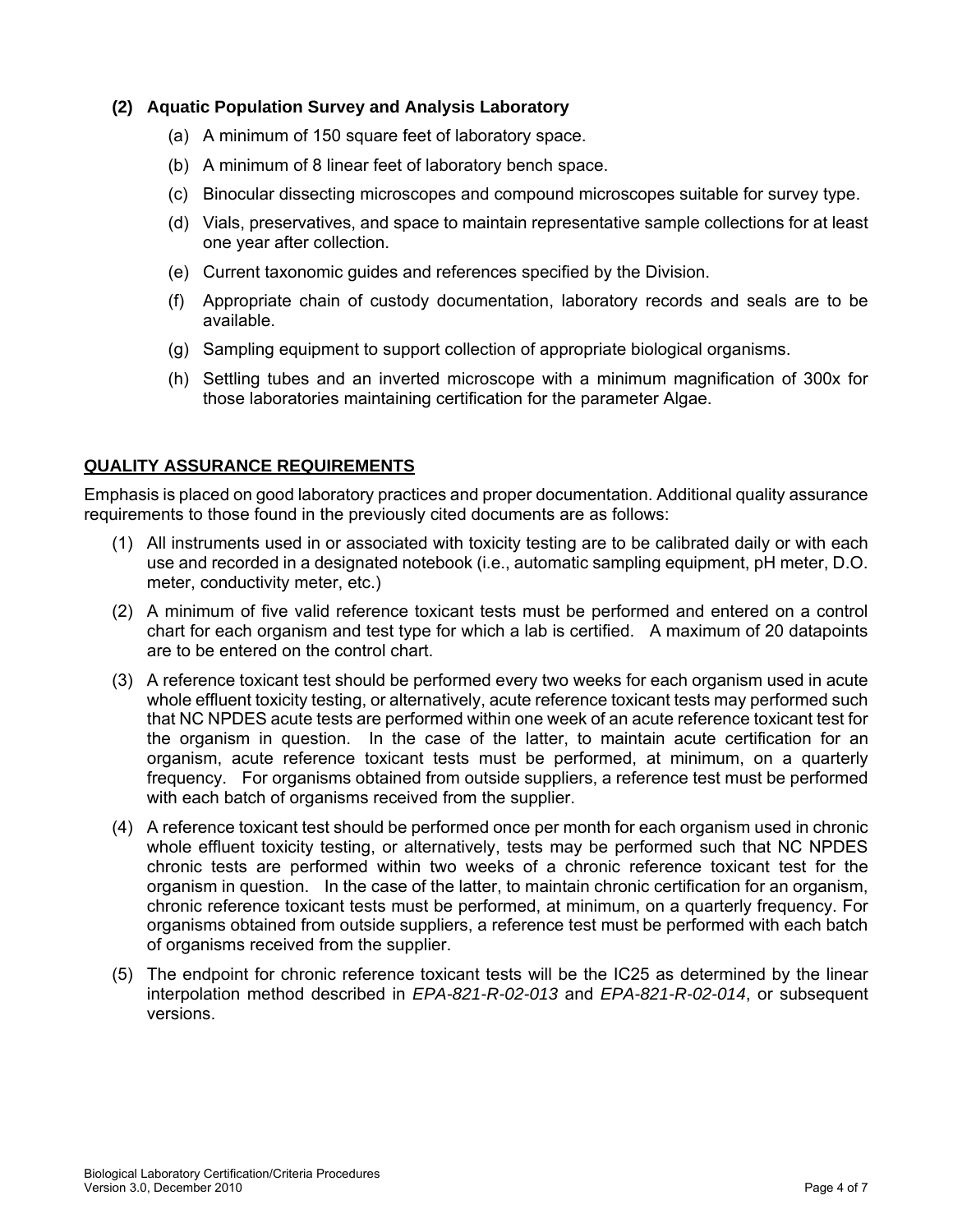- (6) Acceptable alternative culture media utilized to culture the algae *Selenastrum capricornutum* for use as *Ceriodaphnia* food are:
	- (a) The MBL medium as described by Handbook of Phycological Methods: Culture Methods and Growth Measurements. 1973. J.Stein, ed. University Press, Cambridge, Mass.
	- (b) Additional nutrients may be used in the preparation of algae medium described in Section 13.6.15 of EPA-821-R-02-013 and Appendix A1, Section 3.10.3 of EPA-821-R-02-012. Specifically, the volume of nutrient stock solutions found in Table 1 on page 147 of EPA-821-R-02-013 or p 133 of EPA-821-R-02-012 may be adjusted so that solutions 1.A, 1.D, and 2 are added at a rate of 2 ml/L and solutions 1.B and 1.C are added at a rate of 6 ml/L.
- (7) A representative of each test organism cultured shall be taxonomically identified to the species level at a minimum frequency of once per quarter. Test organisms obtained from an outside supplier shall be taxonomically identified to the species level at a minimum yearly. All specimens shall be preserved and held for a minimum of one year.
- (8) If closed incubators are utilized for toxicity testing and/or test organism culturing purposes, culturing and testing activities may not be contained within the same incubator.
- (9) Effluent samples collected for chronic tests are to be first used within 36 hours of collection and not more than 72 hours after first use of the sample for test renewal. The beginning of this period is defined as the time of the collection of a grab sample or the time of collection of the last subsample of a composite sample to the time that the organisms are introduced to the test solution.
- (10) A single sample log will be maintained for all samples entering the laboratory which lists, at a minimum, sample identity including any sample number(s), sample temperature at receipt, time and date of receipt, name of person received from, and name of person receiving sample.

#### **PROCEDURE MODIFICATIONS**

Modifications from test protocols from the cited EPA documents follow. These modifications are in addition to those specified in individual procedures documents. References to the EPA manuals are given to provide context to the modification being made to the EPA method.

- (1) For freshwater tests, the pH of the control solution at test initiation and subsequent test solution renewals must fall in the range of 6.5-8.5 standard units. Total hardness must measure between 30 and 50 mg/l  $CaCO<sub>3</sub>$ .
- (2) All acute and chronic toxicity tests will be conducted at 25.0 ±1.0°C, except chronic tests for *Mysidopsis bahia* will be conducted at 26.0 ± 1.0°C Variances may be requested for species which may require alternate temperatures. *(Ref. EPA-821-R-02-012, p 46, 9.12.1; EPA-821-R-02-013, pp 75-76, Table 1; pp 164-165, Table 3; EPA-821-R-02-014, pp 78-79, Table 3; pp 178-179, Table 3; pp 241-242, Table 3).*
- (3) Organisms used in acute toxicity tests will have food made available for a minimum of two hours prior to initiation of testing. For cladoceran species, this feeding amount can be greater than but not less than 0.05 ml of YCT and 0.05 ml of a solution of the algae *Selenastrum capricornutum* (with a cell concentration of 1.71 X 10<sup>7</sup> cells/ml) per 15 milliliters of culture solution. (Ref. *EPA-821-R-02-012. p 46, 9.11.1.*
- *(4)* For each sample used in a toxicity test, pH, specific conductance or salinity (for saltwater tests), and total residual chlorine will be measured and recorded from an undiluted aliquot on the day the sample is first used. Temperature, dissolved oxygen, pH and salinity (for salt water tests) will be measured in the control and the highest toxicant concentration tested at the beginning of the test, prior to and following each renewal, and at the termination of the test. *(Ref.*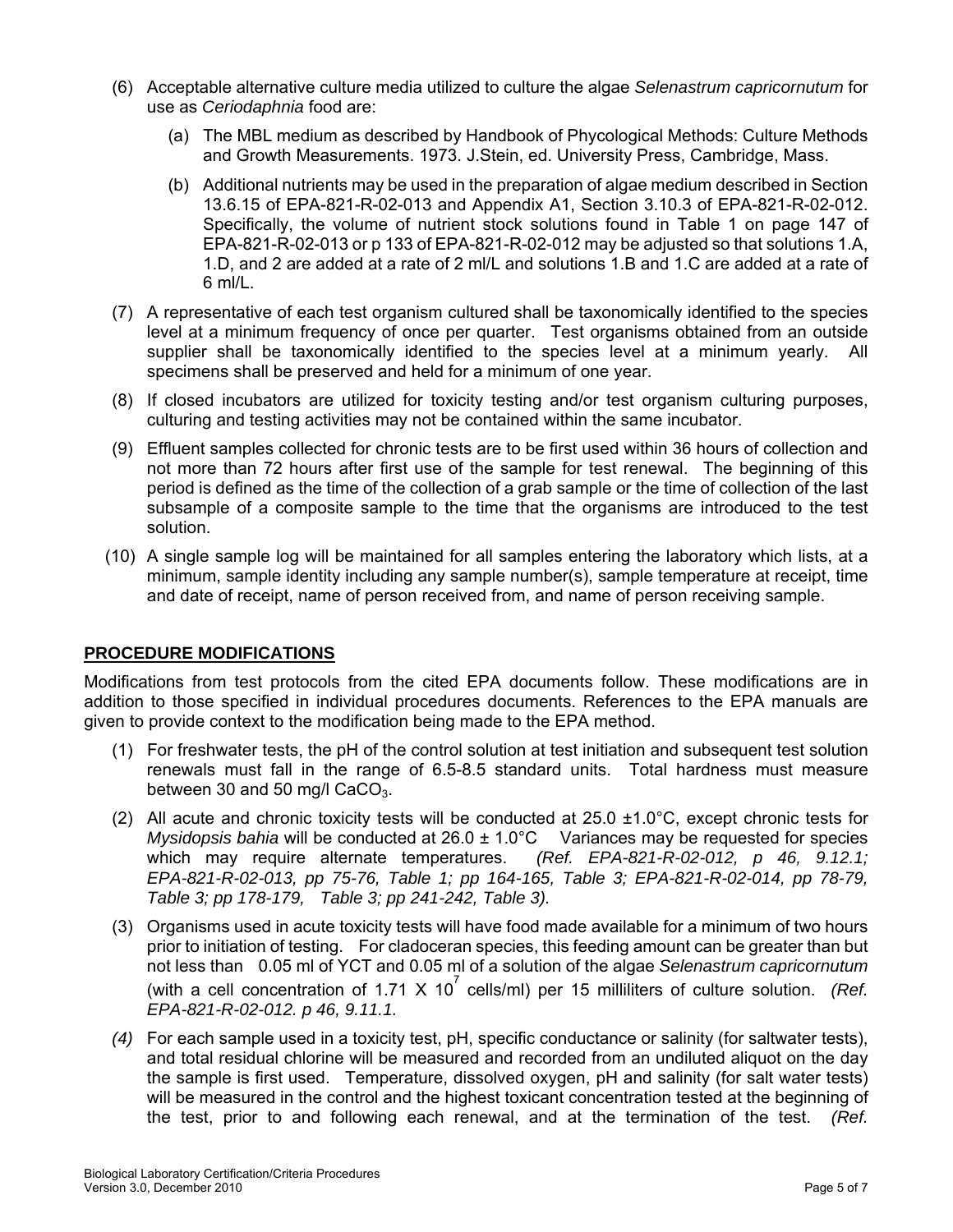*EPA-821-R-02-012. p 67, 10.2.1 and EPA-821-R-02-013, p 157, 13.10.6.).* 

- (5) *Ceriodaphnia dubia* used in toxicity tests will be obtained from individual cultures, from third or subsequent broods of adults not being more than 14 days in age, containing eight or more neonates, with a average adult mortality not exceeding 20% per culture board *(Ref. EPA-821-R-02-012. p 131, Appendix A1, 3.7.6.)*
- (6) Chronic *Ceriodaphnia dubia* analyses will have an additional test acceptability criterion of complete third brood neonate production by at least 80% of the surviving control organisms. *(Ref. EPA-821-R-02-013. p 165, Table 3.)*
- (7) *Ceriodaphnia dubia* neonate reproduction totals from chronic tests shall include only organisms produced in the first through third broods.
- (8) The percentage of male *Ceriodaphnia* control organisms may not exceed 20% in chronic *Ceriodaphnia* tests.
- (9) The *Ceriodaphnia* control organism reproduction coefficient of variation (CV) must be less than 40% for a chronic *Ceriodaphnia* test to be considered acceptable.
- (10) "Observed-effect" as referred to in NC DWQ chronic *Ceriodaphnia* procedures documents will be defined as either:
	- (a) A statistically significant decrease in survival of the treatment organisms as compared to the control organisms or
	- (b) A twenty percent or greater decrease in treatment organism reproduction as compared to control organism reproduction which is also determined to be statistically different from control organism reproduction.
- (11) Acute tests will be terminated within one hour of their stated length.

## **FORMS**

The forms for reporting whole effluent toxicity test results (see attachments) are as follows:

- (1) AT-1 form, entitled Effluent Toxicity Report Form Chronic Pass/Fail and Acute LC50, is used for reporting chronic pass/fail toxicity test results or acute LC50s.
- (2) AT-2 form, entitled Effluent Aquatic Toxicity Report Form Acute Pass/Fail, is used for reporting acute pass/fail toxicity test results.
- (3) AT-3 form, entitled Effluent Aquatic Toxicity Report Form/Phase II Chronic *Ceriodaphnia*, is used for reporting Phase II chronic toxicity test results or chronic pass/fail results.
- (4) AT-5 form, entitled Effluent Aquatic Toxicity Report Form/Chronic Vertebrate Toxicity Test
- (5) AT-6 form, entitled Effluent Toxicity Report Form-Chronic *Mysidopsis bahia* Multi- Concentration Test